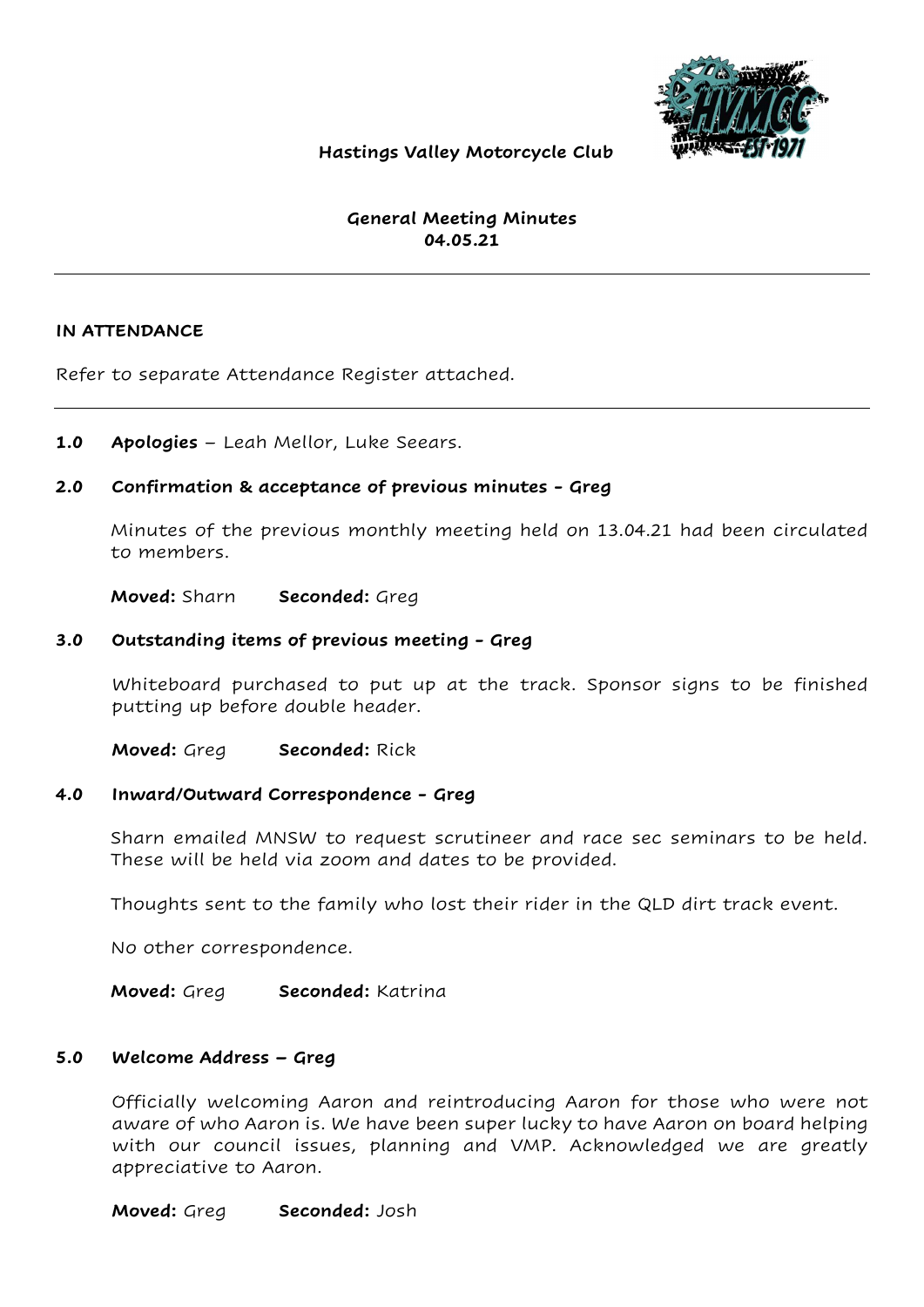### 6.0 Secretary Report – Sharn

New races ordered have been done. Circulated for feedback, also attached. Pads on the defib need replacing – Sharn to organise.

Moved: Sharn Seconded: Rick

### 7.0 Treasurer/Sponsor Report – Greg in Erica's absence

Treasurer Report – Hastings Valley Motorcycle Club 04/05/2021

Account Balances: S14 \$29,547.17 -\$6,720.00 (Mower) 5/5/21 \$22,827.17 S14.1 \$1,046.98 S14.3 \$746.49

major EXP April/May Posi Track repayment: \$5100.00 Merch: \$2733.50 CBS: Mower: \$1680.00 Signs: \$1987.20

 Outstanding Invoices: \$4208.00 Sponsors + Matt Love

Moved: Erica Seconded: Katie

#### 8.0 Canteen Report – Leah

No report available in Leah's absence.

#### 9.0 Race Day Report – Katrina

Are we requiring camping permits for both Friday and Saturday evening, all attendees voted yes. Permits to be organised for both nights. Officials for double header – Michael Coghlan – Steward, Rod Hart – Clerk, Katrina – Race Sec or Lauren Ellem, Rick to scrutineer.

Spoke about the need of officials to run an RPA or practice day. All committee of the opinion we need to run a first aid course for those interested so we have more option for someone to manage an RPA day. RPA day requires a manager with first aid as well as first aid, practice requires a level 2 or two level 1 officials to run as well as first aid.

Sharn to see if Bago Safety Solutions can run a motocross specific first aid course for anyone keen.

Moved: Katrina Seconded: Sharn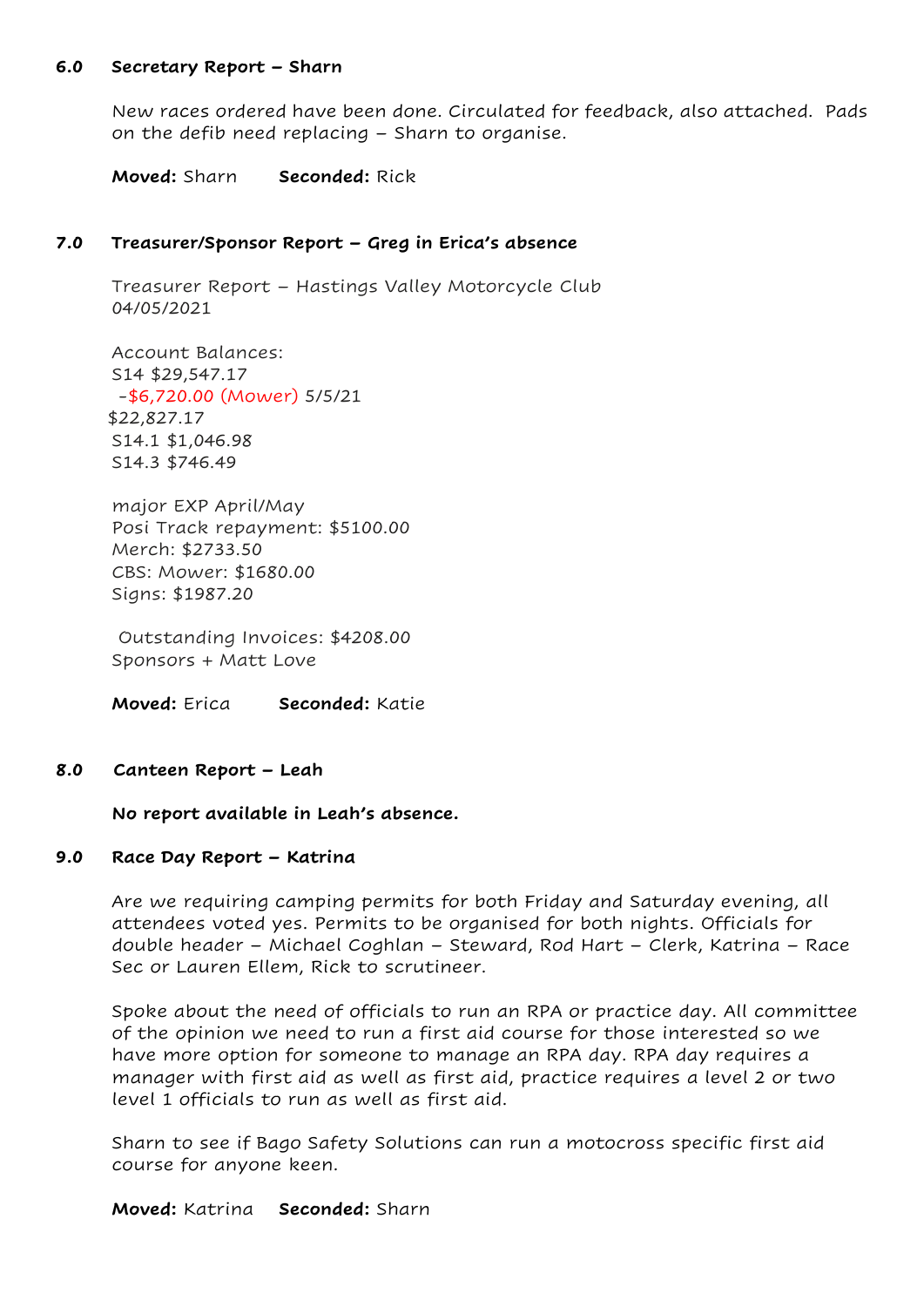# 10.0 Track Report – Luke

Unfortunately, we had 250 cubic metre of sawdust lost in the floods. More soil and sawdust are being organised. Need to advertise for a working bee 15<sup>th</sup> May. Bring whipper snippers, mowers etc, lots of ground to mow and sponsor signs to hang. New mower being picked up or delivered to track.

Moved: Luke Seconded: Josh

# 11.0 Coaching Report – Tom

Kickstart being held  $15<sup>th</sup>$  May – already full and extra names on the list waiting on another date. Need two or three more names to make another date viable. Tom has drafted a form to be used on all bookings for our track – see attached. This form includes fees and rules regarding hosting coaches on our track.

Moved: Tom Seconded: Rick

# 12.0 Merchandise Update – Greg

Logo change is required if we would like to run merchandise for the 2021 season. The previously voted on logo was too intricate in detail and not able to be screen-printed – needed to simplify the design. New design distributed around and voted unanimously yes. See attached.

We have ordered 150 shirts and 50 hats. Of the shirts all sponsors will receive one free shirt. Pricing on merchandise – shirts \$20 hats \$15. Will look into ordering hoodies and will put an EOI on Facebook for orders of hoodies. Greg to be point of contact for merchandise.

Moved: Greg Seconded: Katrina

### 13.0 Update on mini track – Katie

Council have approved the construction of the mini track submitted. Josh to organise Pasul Carney and Brendon to use the grader to mark out track for dirt to start being laid. Council stipulate we must not cause any environmental damage – no removal of trees etc. Fence to be star picket with wire. We can revisit if this is not sufficient once in use. Solid for the track must be certified – Brendon has already organised at least 5 loads of soil.

Score tower is DA approved however only to build or resurrect the exact same dwelling. We can knock it down completely and rebuild the same or look at repairing the existing building. The top room will be fixed, and the middle section will be fully lined and secured. Chris looking at repairing this. Grade of stairs to be checked to ensure in line with council as Hargy suggested it was the stairs that made the building condemned.

### Moved: Katie Seconded: Sharn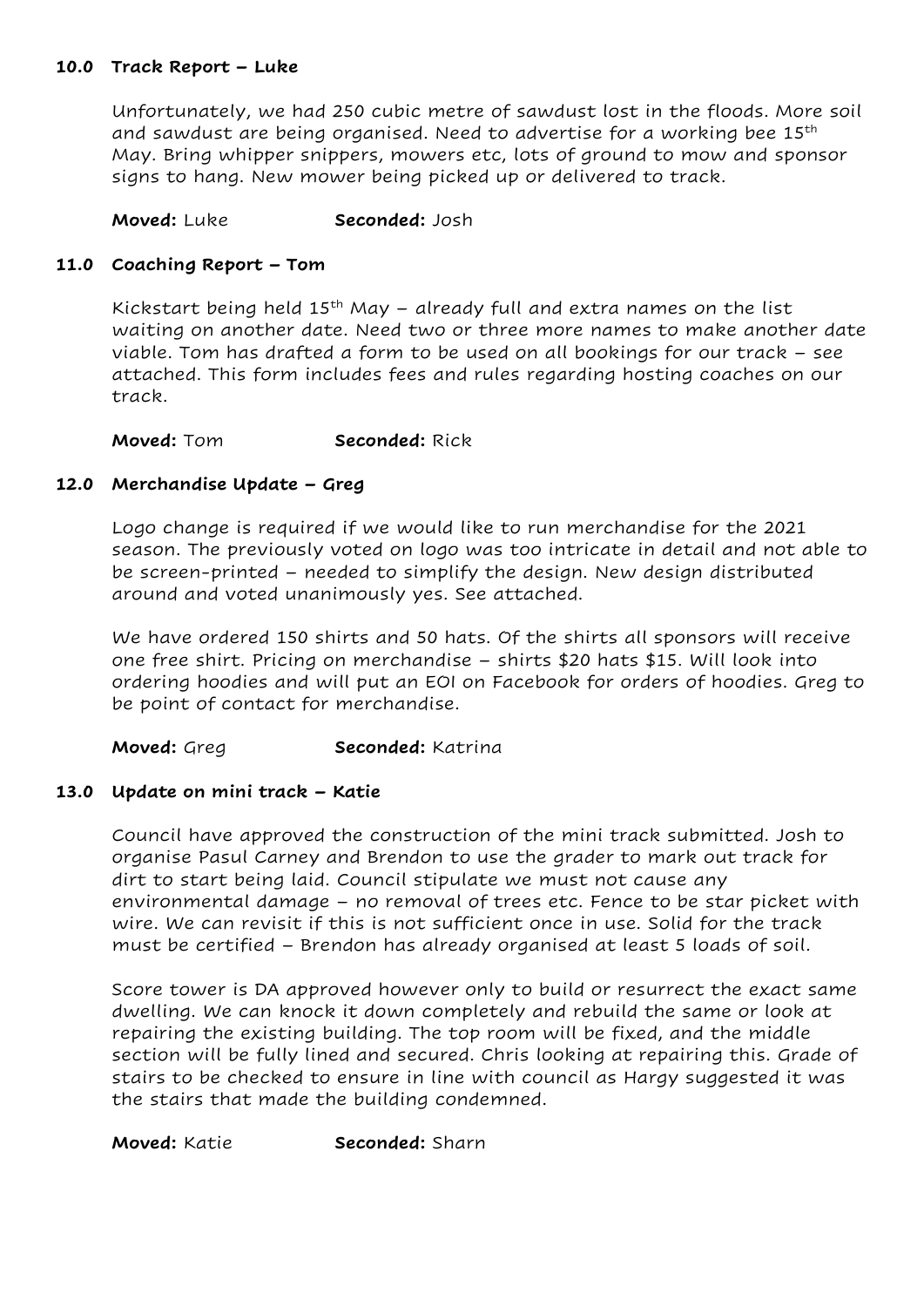# 14.0 Rider Grades – Katrina

We need to look at voting on riders being made to move up grades if they podium finish the series the year before. We can not locate this rule in the constitution or MA therefore the committee moved to vote that if the rider made the top 3 positions in their class, for two consecutive years, the rider would need to move up a grade or at the committee discretion you could be asked to move up a class earlier (i.e., if you're riding ability far outweighs the class you're in). Unanimously voted yes.

Katrina bought up a suggestion from Michael Coghlan that we condense our race classes in 2022 because we currently have a long race order with no room for injuries/accidents and to make room for an All-Powers class. This suggestion has also been made by a few other members. This prompted a massive discussion from the committee and the following points were raised.

- At this point in time, we need to make small changes as we are a new committee and do not want to change the whole race program at once.
- If we join MX1/MX2 we could separate A, B and C Grade.
- C Grade is a HUGE class. A lot of riders will stay in C Grade as they do not want to ride with A grade riders – therefore if we split A and B we could entice more C Grade riders to go up to B Grade creating fairer and more competitive classes.
- The completion rate of MX1 and MX2 over the last couple of years has been lacking. Riders use these classes as 'extra laps' throughout a race day. Greg mentioned he does this himself. Katrina has always told riders to jump into MX1 and MX2, so they get the extra practice.
- Sharn and Katrina agreed that when it comes to scoring, these two classes have the least entries on the start line throughout the day and the level of completion of riders throughout each race day is minimal (besides O45/Women).
- By joining MX1/MX2 we are progressing the skill level of each rider in preparation for national events rather than running the class of bike size
- By joining MX1/MX2 we are bringing back an exciting, competitive class for riders to be a part of and something for people to get excited over watching.
- We are a local club looking to accommodate our local riders if we could offer every single class, we would but already have feedback about the length of our days and we are trying to better the level of competition.
- We could look at timing races, changing other classes in the future and making the race order simpler and time effective.
- Once the mini track is completed the mini riders will have their own track which will also free time and space on the main track.

Previously MX Club Champion was based off only an A Grade rider and used the points they earned in MX1 and MX2 to tally for end of year club championship. We could not find in the constitution why the Club Champion had to be an A grade rider and why it could not be awarded to the senior with the most points in their class.

Hargy suggested making the MX All Powers Class the only championship class. He mentions there is no need to accumulate points from another grade – just base the championship off MX All powers which makes sense.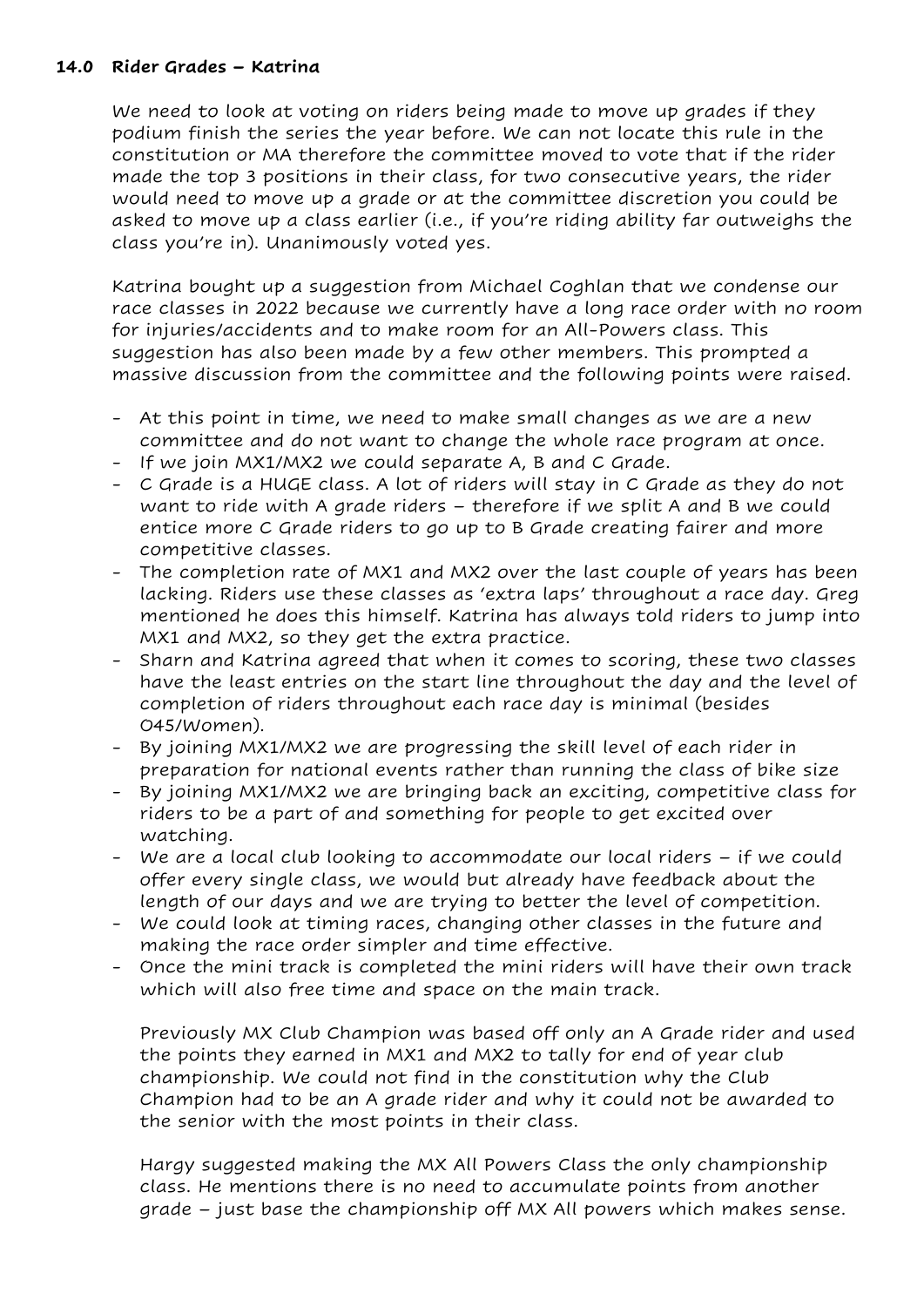We are opening the ability for any senior rider to take out the championship as it will be based off MX All Powers only, which will have riders from all grades racing in it.

Majority vote was to merge MX1/MX2 into one MX All Powers Championship Class.

- Some riders had already entered RD 1 and 2 in MX1/2 so we would need to email these riders and advise of the changes and give them the option of withdrawing from the class.
- Supp regs to be changed.
- Race order to be changed.
- Ridernet classes to be changed.

**Moved:** Katrina **Seconded:** Rick

# 15.0 Payment of Officials – Greg

Of the back of correspondence received from MNSW regarding payment rates of officials, discussion was bought to the table around who gets paid on a race day. The club currently only pays the Steward as no other officials request payment. Unanimous decision was made to offer all officials payment as per the MNSW fee schedule. It is then up to the officials if they accept it.

Moved: Greg Seconded: Jason

# 16.0 General Business – All present.

Chris – Side by sides need servicing and repairs. Rick to pick up and get the quad fixed. Irrigation pipes – some need replacing – will get replacement pipes and spares to keep onsite. Both tractors need servicing. Suggestion to get an A1 Auto account from Hargy so we can keep track of all parts etc we buy for servicing and repairing machines.

Josh – Attended Mt Seaview and have a track marked out for the Enduro track. DA to be commenced. Aaron has offered to help us write the story, including vegetation considerations we have made regarding getting the Enduro up and running. Still some pushback however Josh has done an amazing job so far, he and Aaron will work closely on trying to get this off the ground. Club in support.

Aaron – End of May we need to complete a memo to council to demonstrate the progress we are making on our VMP. Aaron will draft this for us. (Thank you). 30<sup>th</sup> May will need hands on deck to help plant trees as seedlings are ready to go. Call for star pickets and wiring to deter wildlife ruining them.

Hargy – Billy is in the focus mag for the Kids Who Rip which the club nominated him for at the start of the year. This has been shared to Facebook.